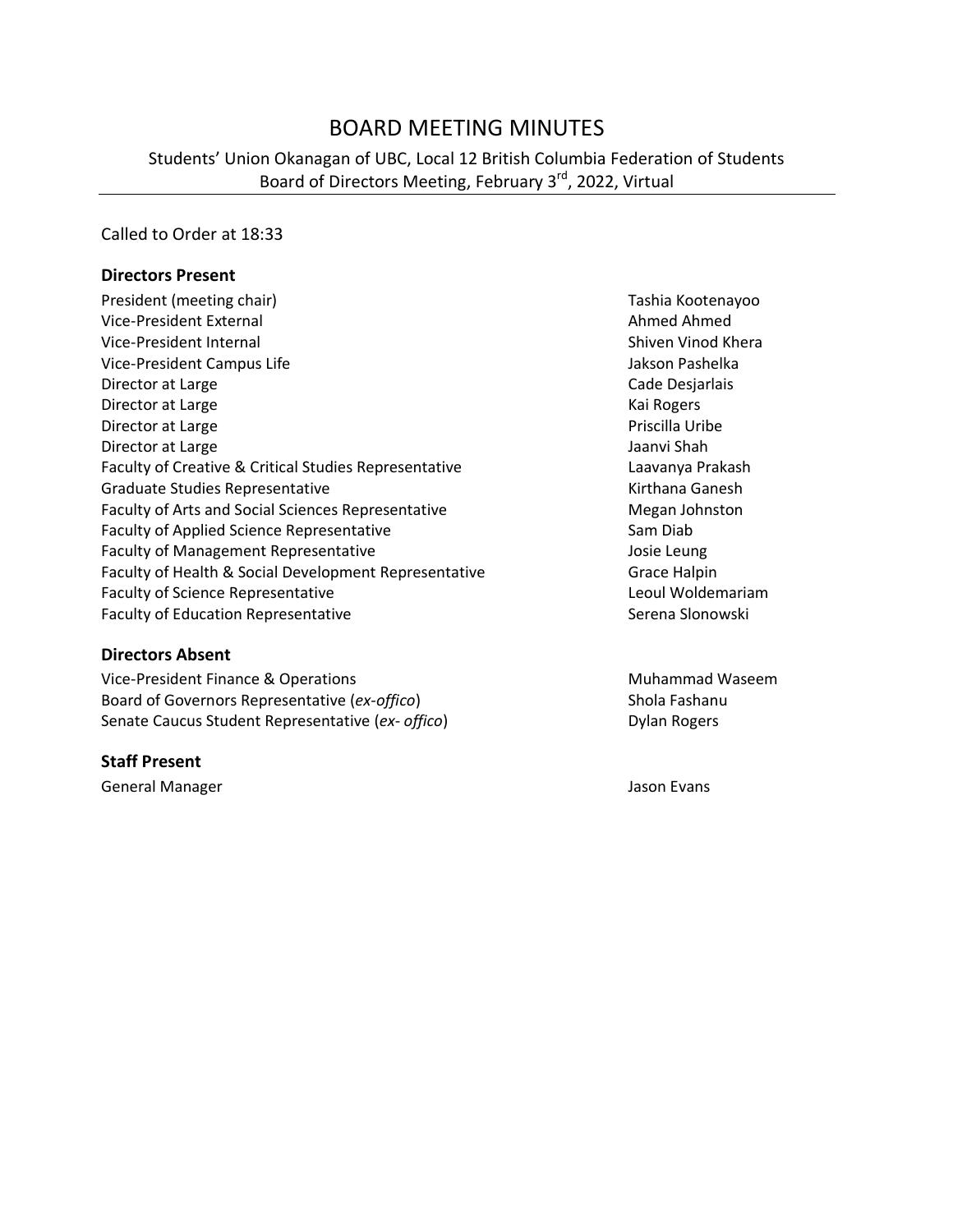### **1.** ACKNOWLEDGEMENT OF TERRITORY

*We would like to acknowledge that we are on the traditional, ancestral territory of the Okanagan Nation. We would like to recognize that learning happened in this place long before this institution was established. It's important that we understand that we are very privileged to be living, working, and learning in these territories that are not our own.*

### **2.** ADOPTION OF AGENDA AND REVIEW OF MEMBERSHIP

22/02/03.01

Ahmed/Pashelka Be it resolved that the agenda be adopted

22/02/03.02

/

Be it resolved that the new business section of the agenda be amended to include the following motion:

Be it resolved that Jason Evans along with Jakson Pashelka and Michael Ouellet be approved to engage in negotiations for the purpose of a Speaker Series at a cost not to exceed \$100,000.

Johnston inquired on the year to date for the Campus Life budget.

Pashelka motivated to the Board that the budget was not being exceeded.

The amendment carried.

Diab expressed concerns on the previous minutes section of the agenda, and requested changes.

Desjarlais called the question.

Rogers seconded.

Carried

**3.** ADOPTION OF MINUTES FROM PREVIOUS MEETINGS

22/02/03.03

Ahmed/Leung

Be it resolved that minutes of the meeting held January 20<sup>th</sup>, 2022 be adopted.

Carried

22/02/03.04

Desjarlais/

Be it resolved that minutes of the emergency meeting held January 27<sup>th</sup>, 2022 be adopted.

Carried

## **4.** PRESENTATIONS

## **4.1 RBC**

The presentation was postponed to a later date.

#### **4.2 Proposed Regulation Amendments**

Khera presented the regulation amendments relevant to the motions being recommended by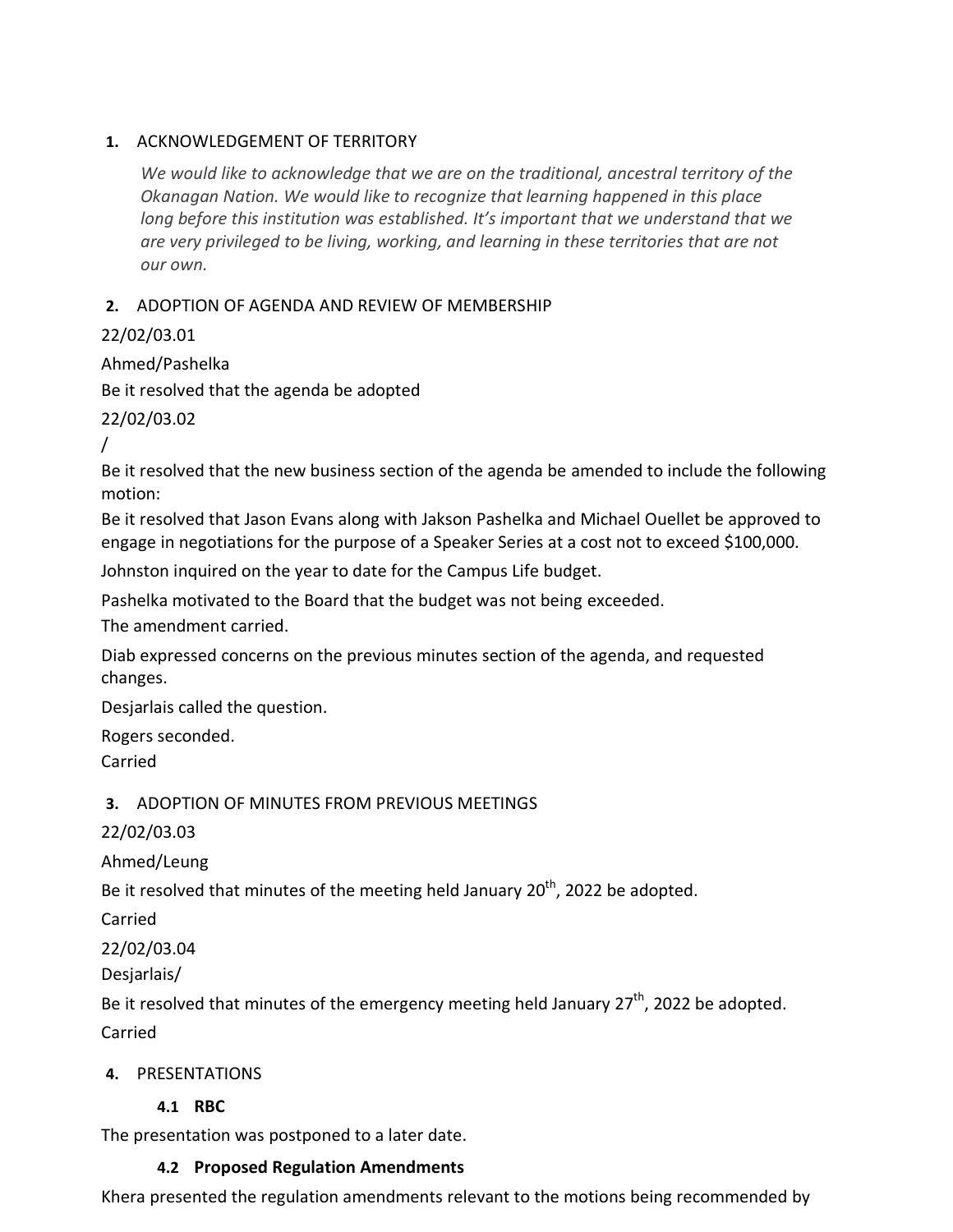the Policy Committee.

## **4.3 January Executive Reviews Report**

Rogers presented the January Executive review report and answered questions on the process.

## **5.** OLD BUSINESS

# **5.1 Media Fund Committee**

# 22/02/03.05

Pashelka/Ahmed

Whereas the Media Fund Committee recommends the approval of the Phoenix Newspaper's proposed budget for the 2021/2022 academic year

Be it resolved that the Board of Directors ratify their recommendation and release the remaining funds requested in the Phoenix Newspaper's proposed budget for the 2021/2022 academic year.

Ahmed thanked the Media Fund Committee for their diligence in fostering a relationship with the Phoenix and working collaboratively.

Rogers noted the report was outstanding and provided the Board insight into the growth of the Phoenix engagement.

Carried unanimously

# **6.** EXECUTIVE REPORTS

# **7.** COMMITTEE BUSINESS

# **7.1 Executive Committee**

22/02/03.06

Desjarlais/Ahmed

Be it resolved that minutes of the meeting held January  $11<sup>th</sup>$ , 2022 be adopted.

Carried

22/02/03.07

Khera/Ahmed

Be it resolved that minutes of the meeting held January  $31<sup>st</sup>$ , 2022 be adopted.

Carried

# **7.2 Finance Committee**

# **7.3 Policy Committee**

22/02/03.08

Khera/Pashelka

Be it resolved that minutes of the meeting held January 14<sup>th</sup>, 2022 be adopted.

Carried

22/02/03.09

Khera/Johnston

Be it resolved that the Finance Regulations amendments be adopted as attached.

Carried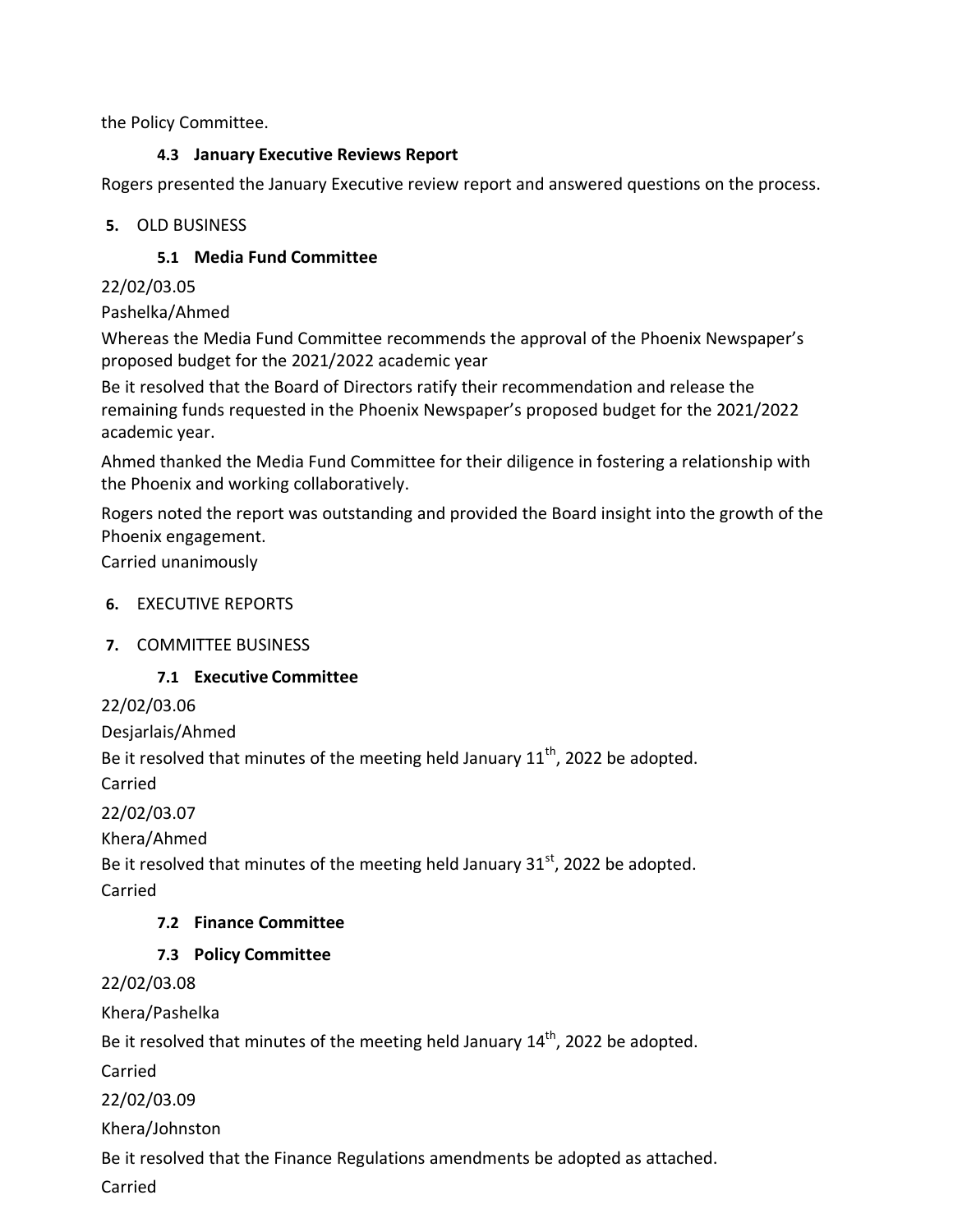22/02/03.10

Khera/Ahmed

Be it resolved that the proposed house-keeping regulations amendments be adopted as attached.

Carried

#### **7.4 Campus Life Committee**

- **7.5 Campaigns Committee**
- **7.6 Oversight Committee**

22/02/03.11

Rogers/Uribe

Be it resolved that minutes of the meeting held February 2<sup>nd</sup>, 2022 be adopted.

Carried

22/02/03.12

Rogers/Haplin

Be it resolved that the January Executive Review report be adopted as presented and attached.

Carried

## **7.7 Graduate Student Committee**

22/02/03.13

Ganesh/Pashelka

Be it resolved that minutes of the meeting held December  $17<sup>th</sup>$ , 2021 be adopted.

Carried

22/02/03.14

Ganesh/Rogers

Be it resolved that minutes of the meeting held January 21<sup>st</sup>, 2022 be adopted.

Carried

22/02/03.15

Ganesh/Woldemariam

Be it resolved that the Graduate Student Committee honoraria be disbursed as follows:

| Nibirh Jawad        | \$100.00 |
|---------------------|----------|
| Rina Chua           | \$100.00 |
| Anne Claret         | \$100.00 |
| Vikas Kumar         | \$100.00 |
| <b>Emily Comeau</b> | \$100.00 |
|                     |          |

Carried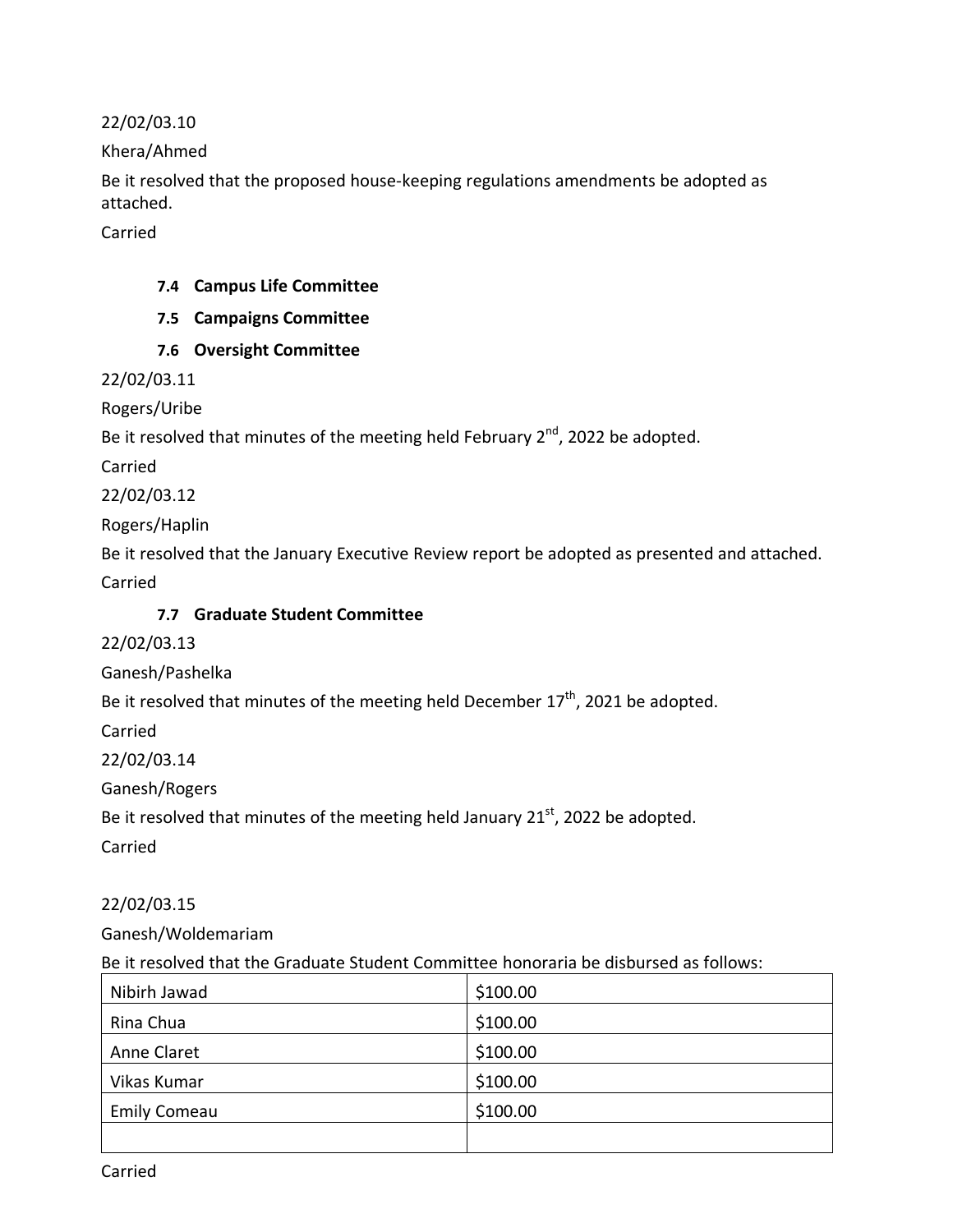## **7.8 Electoral Committee**

## 22/02/03.16

Rogers/Desjarlais

Whereas the Advocacy and Governance position on the Electoral Committee is vacant, and whereas a full Electoral Committee is necessary for a properly facilitated election,

Be it resolved that Mike Ouellet be appointed to the electoral committee to fill the vacancy.

Carried

### **8.** REPORT ON UNIVERSITY RELATIONS

- **8.1 Board of Governors**
- **8.2 Senate**

## **8.3 Other University Committees**

Desjarlais provided the Board with an update on the UBC joint RCMP working group. He explained there would be focus groups on campus to discuss where there may be need for the RCMP presence. Desjarlais explained that the SUO General Manager would be added to the working group to ensure continuity of Students' Union perspective.

### **9.** NEW BUSINESS

## **9.1 Capital Building Referendum**

## 22/02/03.17

## Khera/Johnston

Whereas the 2020-2021 Board of Directors approved the Students' Union of UBC Okanagan engage in development planning and organizing for a capital building project

And whereas the University approved in the Executive one phase the concept of the building on the Okanagan campus,

And whereas the 2021-2022 Board of Directors allocated funds and resources towards the capital building project

And whereas the SUO capital building project requires the student body directive to continue forward,

Be it resolved the Board of Directors approve the referendum question and preamble as attached be presented to membership on the 2022 Electoral ballot.

Carried

## **9.2 Speaker Series**

## 22/02/03.18

## Pashelka/Khera

Be it resolved that Jason Evans along with Jakson Pashelka and Michael Ouellet be approved to engage in negotiations for the purpose of a Speaker Series at a cost not to exceed \$100,000.

#### **9.3 In-Camera**

22/02/03.19 Kootenayoo/Desjarlais